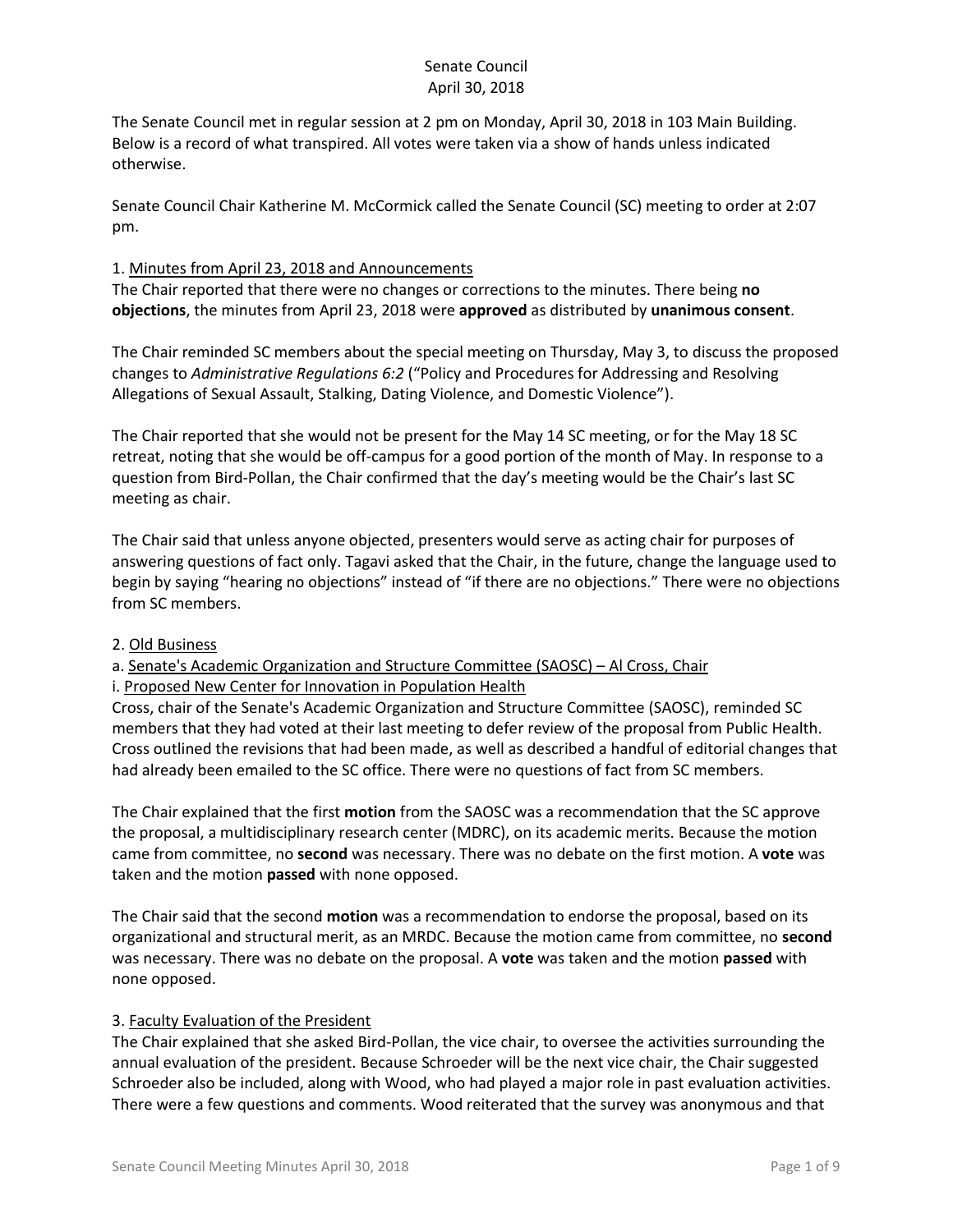the results could not be broken down by college, title series, or any other demographic detail, and that if additional information was requested by President Capilouto or the Board of Trustees, it was feasible to correlate answers to questions with other answers. In response to a question from Ms. Brothers, Wood indicated that a file with names, college, department, email, and title series was needed to conduct the survey. SC members also discussed how long the survey would be available and opted to extend the response period beyond the date when nine-month faculty leave [May 15] because the survey was starting a little later than in years past.

Tagavi strenuously objected to the survey window being open past May 15, stating that it was symbolically the wrong move. Wood commented that there had been a number of other activities going on. Bird Pollan said she would be happy to have the minutes reflect that the delay in starting the evaluation process was her responsibility as vice chair.

Cross urged that the email language accompanying the survey be strengthened, to clarify that the time taken in filling out the survey was certainly not wasted time. There were additional questions and comments.

4. Proposed Change to College of Medicine 2017-18 Calendar and 2018-19 Calendar The Chair described the proposed changes. Bird-Pollan **moved** to approve the proposed changes to the College of Medicine 2017-18 Calendar and 2018-19 Calendar and Cross **seconded**. A **vote** was taken and the motion **passed** with none opposed.

The Chair noted that the next invited guest had not yet arrived and suggested moving on to curricular proposals. There were no objections from SC members.

The Chair said that unless anyone objected, presenters would serve as acting chair for purposes of answering questions of fact only. There were no objections from SC members.

6. Committee Reports

a. Senate's Admissions and Academic Standards Committee (SAASC) – Herman Farrell, Chair i. Proposed Change to BSBN Biosystems Engineering

Guest Herman Farrell, chair of the Senate's Admissions and Academic Standards Committee (SAASC), explained the proposal. There were no questions of fact from SC members.

The **motion** from the SAASC was a recommendation to approve the proposal from the College of Engineering, Department of Biosystems & Agricultural Engineering (Biosystems Engineering program) to change credit hours to 128. Because the motion came from committee, no **second** was necessary. There was no debate on the proposal.

A **vote** was taken and the motion **passed** with none opposed.

ii. Proposed Change to BFA Interiors: Planning / Strategy / Design Farrell explained the proposal. There were no questions of fact from SC members.

The **motion** from the SAASC was a recommendation to approve the proposal from the College of Design, Department of Interiors: Planning/Strategy/Design involving a change of total credit hours from 132 to 128. Because the motion came from committee, no **second** was necessary. There was no debate on the proposal.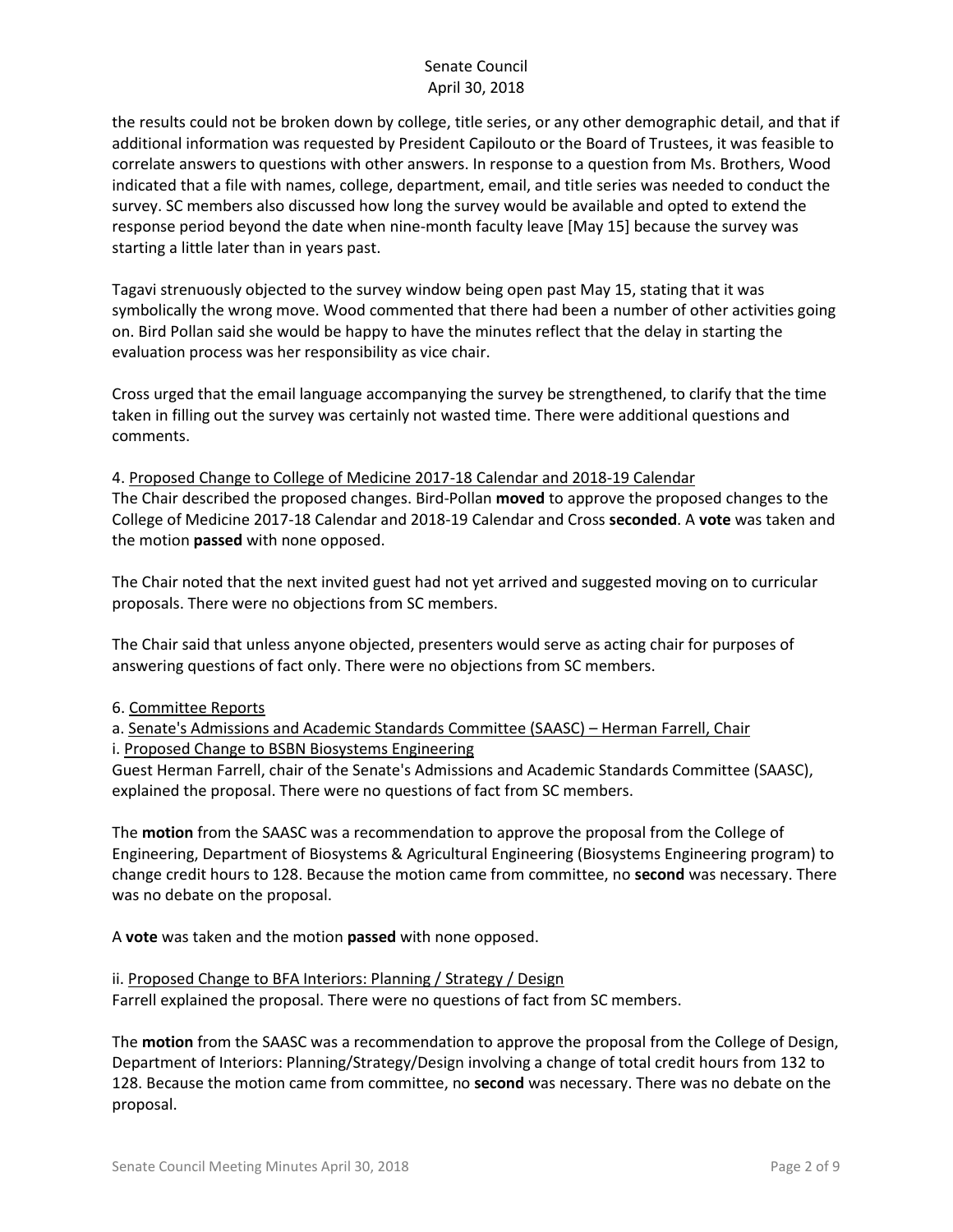A **vote** was taken and the motion **passed** with none opposed.

iii. Proposed Change to PhD Nursing

Farrell explained the proposal. Farrell responded to one question of fact.

The **motion** from the SAASC was a recommendation to approve the proposal from the College of Nursing, involving a change to the PhD program in Nursing, effective fall 2018. Because the motion came from committee, no **second** was necessary. There was no debate on the proposal.

A **vote** was taken and the motion **passed** with none opposed.

iv. Proposed Changes to PharmD Technical Standards Farrell explained the proposal. There were no questions of fact.

The **motion** from the SAASC was a recommendation to approve the proposal from the College of Pharmacy involving changes to the technical standards for admission to and completion of the Doctor of Pharmacy. Because the motion came from committee, no **second** was necessary. There was no debate on the proposal.

A **vote** was taken and the motion **passed** with none opposed.

The Chair thanked Farrell before he left, noting that he and his committee had done a tremendous amount of work over the past two semesters. Brion asked Farrell to share with SAASC members SC's thanks, noting that they had done yeoman's work. She added her personal note of thanks, for the timely review and approval of a program change proposal from her department.

The Chair said that unless anyone objected, presenters would serve as acting chair for purposes of answering questions of fact only. There were no objections from SC members.

#### b. Senate's Academic Programs Committee (SAPC) – Margaret Schroeder, Chair

i. Proposed New Undergraduate Certificate in Medical Behavioral Science

Schroeder, chair of the Senate's Academic Programs Committee (SAPC), explained the proposal. Schroeder responded to one question of fact and clarified that the proposal would need to be revised by removing references to cross-listings with Honors courses. Ms. Brothers said that she would make that change on behalf of the program faculty and Guest Mitzi Schumacher (ME/Behavioral Science) indicated that was acceptable.

The **motion** from the SAPC was a recommendation to approve the establishment of a new Undergraduate Certificate in Medical Behavioral Science, in the Department of Behavioral Science, in the College of Medicine. Because the motion came from committee, no **second** was necessary. There was no debate on the proposal.

A **vote** was taken and the motion **passed** with none opposed.

#### ii. Proposed New Dual Degree: BS Human Health Sciences (BS HHS) and MS Athletic Training (MS AT) (3+2)

Schroeder explained the proposal. There were no factual questions from SC members.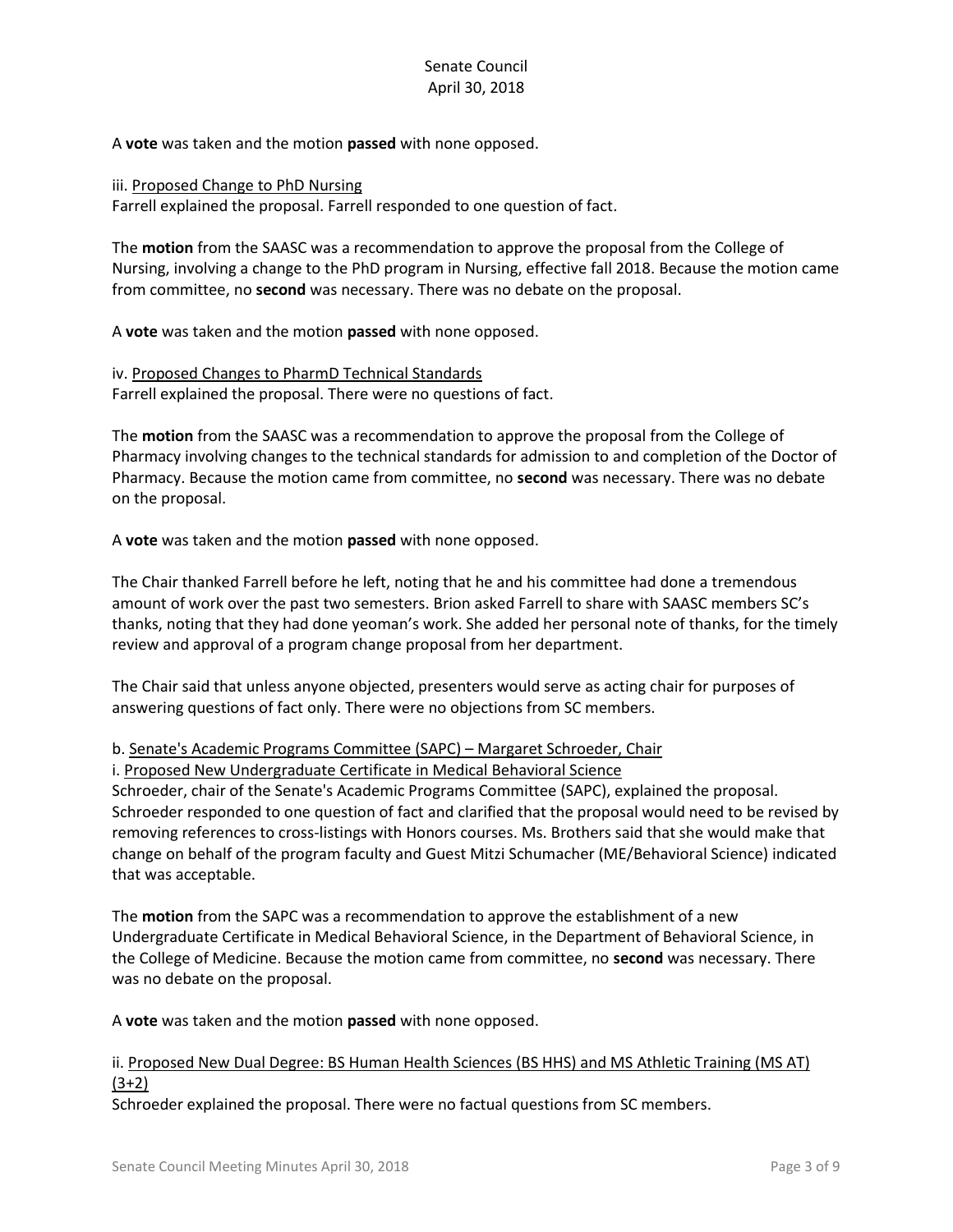Given the number of invited guests, the Chair suggested that those present introduce themselves.

The **motion** from the SAPC was a recommendation that the that the University Senate approve the establishment of a new 3+2 Program between a BS Human Health Sciences and MS Athletic Training within the College of Health Sciences. Because the motion came from committee, no **second** was necessary. A **vote** was taken and the motion **passed** with none opposed.

#### iii. Proposed New University Scholars Program between the BS Agricultural Economics and MS Agricultural Economics

Schroeder explained the proposal and noted that it was considered as part of the University Scholars Program (USP) initiative to offer expedited reviews to University Scholars Programs that were currently being utilized but had not been submitted to the Senate for approval. This particular USP was, however, considered separately from the other proposals in the USP initiative because it was not on the list of USPs on the Graduate School site. Guest Roger Brown (AG/Agricultural Economics, director of undergraduate studies) said there were examples of students having been in the Agricultural Economics USP ten years ago.

Wood stated for the record her objection to the Senate forcing the units with USPs not approved by Senate to submit paperwork. Wood said the initiative was not doing anyone any favors.

There were no factual questions from SC members.

The **motion** from the SAPC was a recommendation that the Senate approve the establishment of a new University Scholars Program between a BS Agricultural Economics and MS Agricultural Economics in the Department of Agricultural Economics within the College of Agriculture, Food, and Environment. Because the motion came from committee, no **second** was necessary. A **vote** was taken and the motion **passed** with one opposed.

# iv. Proposed New University Scholars Program between the BSCOE Computer Engineering and MSEE Electrical Engineering

Schroeder explained the proposal. There were no factual questions from SC members.

The **motion** from the SAPC was a recommendation that the approve the establishment of a new University Scholars Program between a BSCOE Computer Engineering and MSEE Electrical Engineering in the Department of Electrical and Computer Engineering within the College of Engineering. Because the motion came from committee, no **second** was necessary. There was no debate on the proposal. A **vote** was taken and the motion **passed** with one opposed.

#### v. Proposed New Undergraduate Certificate in Production Engineering

Schroeder explained the proposal. There were a few questions about the unifying content of the certificate, as well as some debate. Guests Nelson Akafuah (EN/Mechanical Engineering) and Michael Renfro (EN/Mechanical Engineering, department chair) answered questions. Nelson explained that their corporate sponsor identified a gap in the entry-level engineers who were recruited by the sponsor; students needed much more hands-on experience. Schroeder clarified that the common theme was automotive production.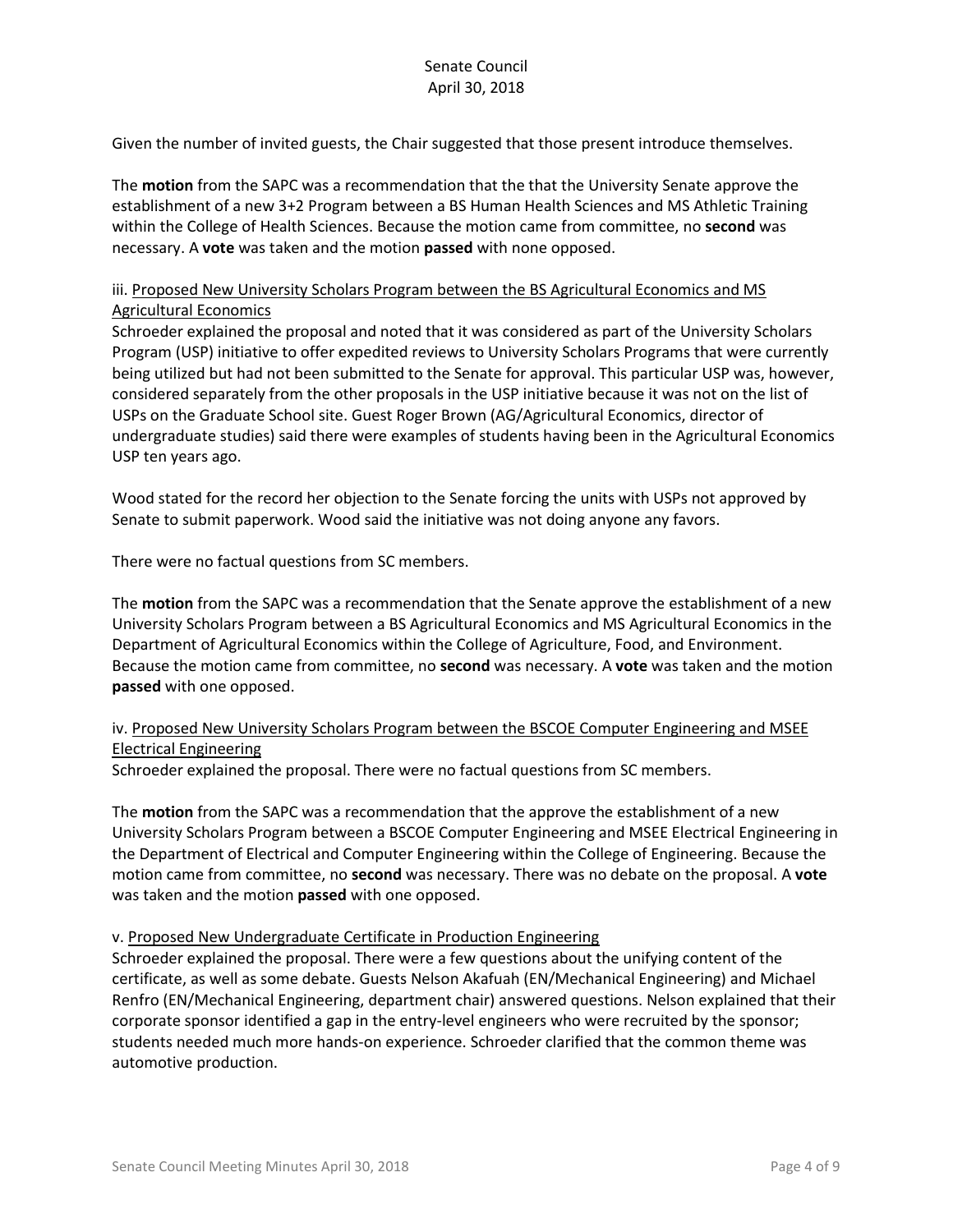The **motion** from the SAPC was a recommendation that the Senate approve the establishment of a new Undergraduate Certificate in Production Engineering, in the Department of Mechanical Engineering within the College of Engineering. Because the motion came from committee, no **second** was necessary. A **vote** was taken and the motion **passed** with one opposed.

vi. Proposed New Undergraduate Certificate in Food Systems and Hunger Studies Schroeder explained the proposal. There were a couple of factual questions from SC members.

The **motion** from the SAPC was a recommendation that the Senate approve the establishment of a new Undergraduate Certificate in Food Systems and Hunger Studies, in the Department of Dietetics and Human Nutrition, within the College of Agriculture, Food and Environment. Because the motion came from committee, no **second** was necessary. A **vote** was taken and the motion **passed** with none opposed.

# vii. University Scholars Programs approved by Graduate Council or the Graduate School, but not approved by the University Senate - BA Anthropology and MA Anthropology [pending receipt of final SAPC documentation]

Schroeder explained that this particular University Scholars Program (USP) was part of the clean-up approved by the Senate in May 2017. It was separated from the bundle of USPs because SAPC requested some clarification, which was received after the SC agenda was posted. There were a few questions. Wood asked for clarification as to what would happen to students who earned the USP in the past, if the SC did not approve the proposal.

The **motion** from the SAPC was a recommendation that the Senate approve the establishment of a new University Scholars Program between a BA Anthropology and MA Anthropology in the Department of Anthropology within the College of Arts and Sciences. Because the motion came from committee, no **second** was necessary. Some SC members expressed concern that the motion language implied that the USP was being approved in 2018, not that approval was being reaffirmed.

Cross **moved** to amend the SAPC motion to remove the words "establishment of a new" and Tagavi **seconded**. Bird-Pollan asked if the Agricultural Economics USP, approved earlier in the meeting, had a similar problem with wording of the motion. A **vote** was taken on the amendment to the motion and the motion **passed** with none opposed.

A **vote** was taken on the amended motion to approve the University Scholars Program between a BA Anthropology and MA Anthropology in the Department of Anthropology within the College of Arts and Sciences and the motion **passed** with none opposed.

Bird-Pollan **moved** to amend the motion regarding the Agricultural Economics USP to remove the words "establishment of a new" and Cross **seconded**. A **vote** was taken and the motion **passed** with none opposed.

A **vote** was taken on the amended motion that the Senate approve the University Scholars Program between a BS Agricultural Economics and MS Agricultural Economics in the Department of Agricultural Economics within the College of Agriculture, Food, and Environment and the motion **passed** with one opposed.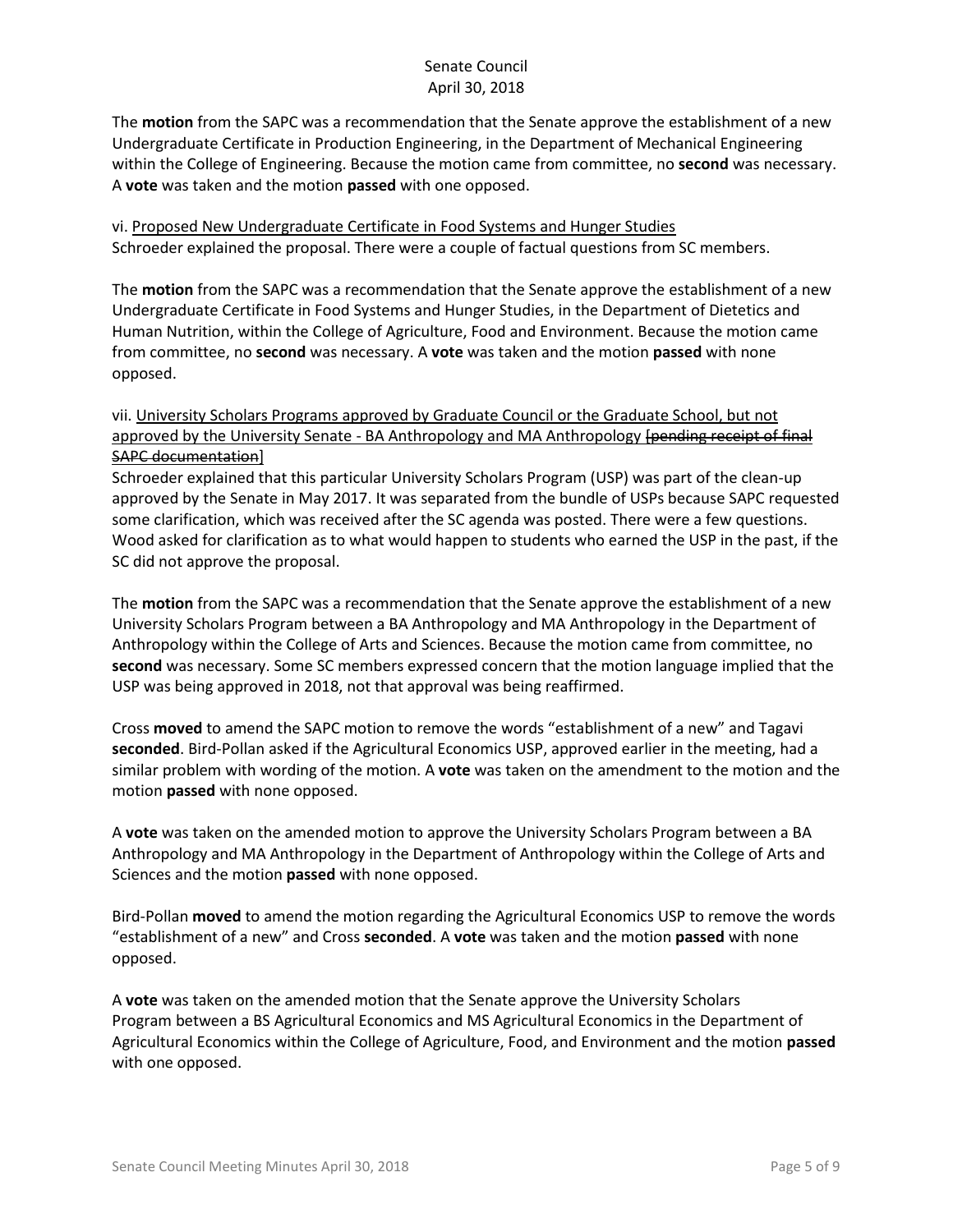### viii. University Scholars Programs approved by Graduate Council or the Graduate School, but not approved by the University Senate - BA Spanish and MA Hispanic Studies [pending receipt of final SAPC documentation]

Schroeder explained that this particular USP, like the one from Anthropology before it, was part of the clean-up approved by the Senate in May 2017. The Spanish/Hispanic Studies USP was also separated from the bundle of USPs because SAPC requested some clarification, which was received after the SC agenda was posted.

The **motion** from the SAPC was a recommendation that the Senate approve the establishment of a new University Scholars Program between the BA Spanish and MA Hispanic Studies in the Department of Hispanic Studies within the College of Arts and Sciences. Because the motion came from committee, no **second** was necessary.

Cross **moved** to amend the SAPC motion to remove the words "establishment of a new" and Brion **seconded**. A **vote** was taken on the amendment to the motion and the motion **passed** with none opposed.

A **vote** was taken on the amended motion that the Senate approve the University Scholars Program between the BA Spanish and MA Hispanic Studies in the Department of Hispanic Studies within the College of Arts and Sciences. The motion **passed** with one opposed.

# ix. University Scholars Programs approved by Graduate Council or the Graduate School, but not approved by the University Senate

Schroeder explained the proposals and further explained the rationale for bundling a series of proposals together. The bundled USPs had been in existence and operating in departments for a while. They were approved by the Graduate Council or the Graduate School but were not approved by the Senate. The bundling was part of the USP clean-up process approved by the Senate in May 2017.

The **motion** from the SAPC was a recommendation that the Senate approve the establishment of University Scholars Programs in: BS Agricultural Economics and MA Diplomacy and International Commerce in the Department of Agricultural Economics within the College of Agriculture, Food and Environment and the Patterson School of Diplomacy and International Commerce within the Graduate School; and BA Modern and Classical Languages, Literatures and Cultures – Track Classics and MA Classics in the Department of Modern and Classical Languages, Literatures and Cultures within the College of Arts and Sciences; and BSCS Computer Science and MS Computer Science in the Department of Computer Science within the College of Engineering; and BA Modern and Classical Languages, Literatures and Cultures – Track French and Francophone Studies and MA French and Francophone Studies in the Department of Modern and Classical Languages, Literatures and Cultures within the College of Arts and Sciences; and BS Physics and MS Physics in the Department of Physics within the College of Arts and Sciences.

Bird-Pollan **moved** to amend the SAPC motion to remove the words "establishment of" and Cross **seconded**. A **vote** was taken on the amendment to the motion and the motion **passed** with one opposed.

A **vote** was taken on the amended motion that the Senate approve the University Scholars Programs in: BS Agricultural Economics and MA Diplomacy and International Commerce in the Department of Agricultural Economics within the College of Agriculture, Food and Environment and the Patterson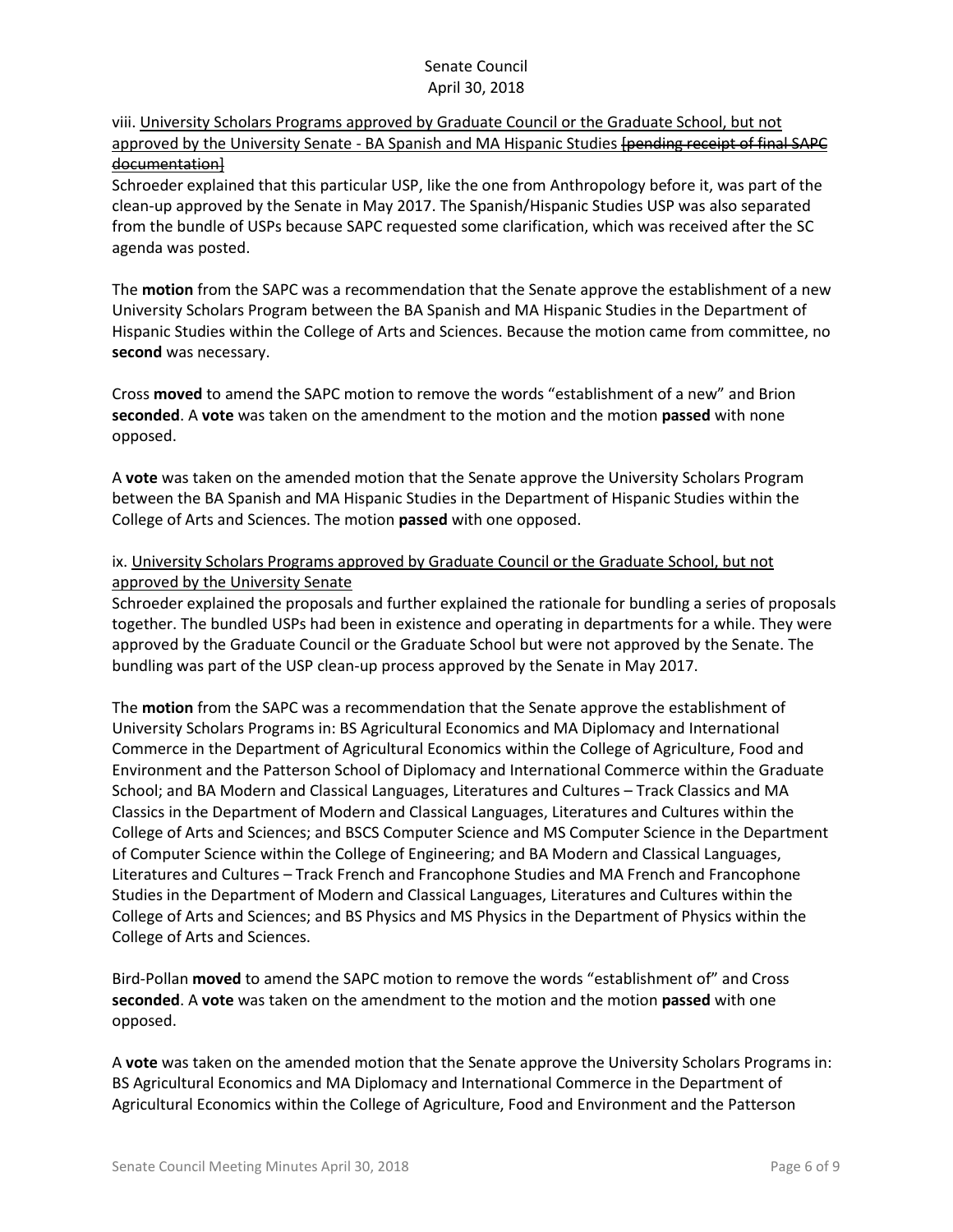School of Diplomacy and International Commerce within the Graduate School; and BA Modern and Classical Languages, Literatures and Cultures – Track Classics and MA Classics in the Department of Modern and Classical Languages, Literatures and Cultures within the College of Arts and Sciences; and BSCS Computer Science and MS Computer Science in the Department of Computer Science within the College of Engineering; and BA Modern and Classical Languages, Literatures and Cultures – Track French and Francophone Studies and MA French and Francophone Studies in the Department of Modern and Classical Languages, Literatures and Cultures within the College of Arts and Sciences; and BS Physics and MS Physics in the Department of Physics within the College of Arts and Sciences. The motion **passed**  with none opposed.

### x. University Scholars Programs without documentation of Graduate Council or Graduate School Approval and not approved by the University Senate

Schroeder explained the proposals, noting that the particular USPs had been in existence and operating in the departments for a while. There is no documentation that they were approved by the Graduate Council or the Graduate School and they were not approved by the Senate. These USPs are part of the USP clean-up process approved by the Senate in May 2017. The **motion** from the SAPC was a recommendation that the Senate approve the establishment of University Scholars Programs in: BSCH Chemical Engineering and MS Chemical Engineering in the Department of Mechanical and Materials Engineering within the College of Engineering; and BS Family Sciences and MS Family Sciences in the School of Human Environmental Sciences within the College of Agriculture, Food and Environment; and BSMAE Materials Engineering and MSMSCE Materials Engineering in the Department of Chemical and Materials Engineering within the College of Engineering; and BM Music Performance and MM Music Performance in the School of Music within the College of Fine Arts; and BA History and MA History in the Department of History within the College of Arts and Sciences. Because the motion came from committee, no **second** was necessary.

Tagavi **moved** to separate the individual USP proposals and Bird-Pollan **seconded**. SC members discussed the motion. A **vote** was taken and the motion **failed** with three in favor and five opposed.

Schroeder **moved** to amend the SAPC motion to remove the words "establishment of" and Cross **seconded**. A **vote** was taken on the amendment to the motion and the motion **passed** with none opposed.

A **vote** was taken on the motion to approve the University Scholars Programs in: BSCH Chemical Engineering and MS Chemical Engineering in the Department of Mechanical and Materials Engineering within the College of Engineering; and BS Family Sciences and MS Family Sciences in the School of Human Environmental Sciences within the College of Agriculture, Food and Environment; and BSMAE Materials Engineering and MSMSCE Materials Engineering in the Department of Chemical and Materials Engineering within the College of Engineering; and BM Music Performance and MM Music Performance in the School of Music within the College of Fine Arts; and BA History and MA History in the Department of History within the College of Arts and Sciences. The motion **passed** with one opposed.

#### xi. Confirmation of Not Having a USP Proposal

Schroeder explained the proposal, noting that there were currently no USPs in either of the two departments. Both the SC office and Graduate School asked that the SAPC provide documentation [for recordkeeping purposes] that neither department wanted a USP. Schroeder further explained that the two USPs from Chemistry and from Geography had been in existence at some point in years past. There was no documentation that they were approved by the Senate. As part of the USP clean-up process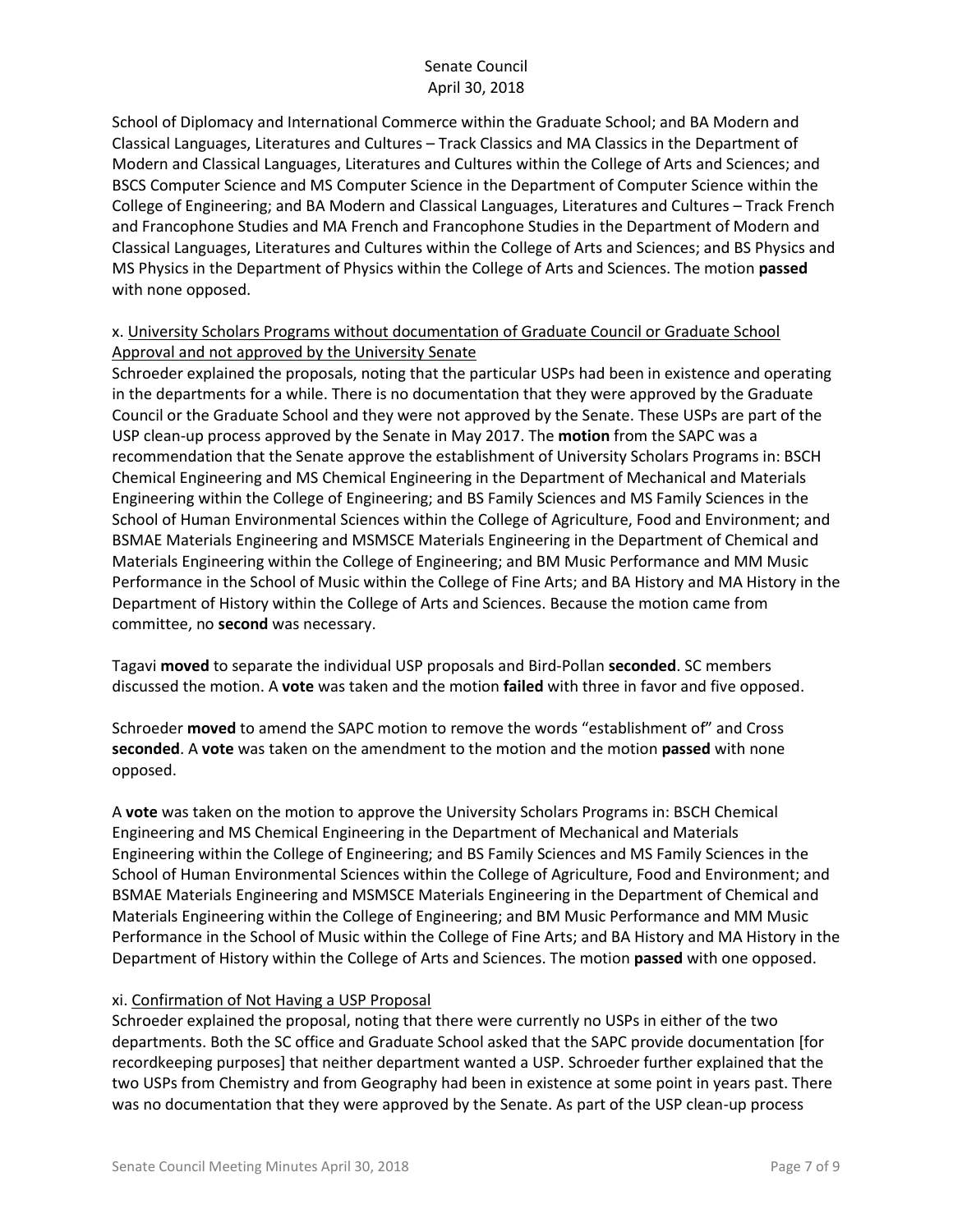approved by Senate in May 2017, both departments were given the opportunity to submit their USPs for Senate approval but chose to not have a USP. The **motion** from the SAPC was a recommendation that the Senate confirms that the USPs in the Department of Chemistry and in the Department of Geography, both within the College of Arts and Sciences, do not exist. Because the motion came from committee, no **second** was necessary.

There was extensive debate regarding whether the wording of the motion was correct. Cross **moved** to amend the SAPC's verbiage to indicate that the USPs in Chemistry and Geography no longer exist. Schroeder **seconded**. There were some concerns that the revised language did not accommodate the fact that the USPs did at one time exist. Cross **withdrew** his motion and Schroeder **withdrew** her second.

Cross **moved** to amend the SAPC's language from "recommendation that the Senate confirms that the USPs in the Department of Chemistry and in the Department of Geography, both within the College of Arts and Sciences, do not exist" to "suspend admissions into the USPs in Chemistry and in Geography." Schroeder **seconded**. There was additional debate about the verbiage of the motion. Guest Anna Bosch (AS/Linguistics, associate dean for undergraduate programs) stated that she would request an email from both department chairs that would explicitly request a suspension of admissions into their respective departments' USPs. Osterhage asked about an effective date and it was generally agreed that the suspension of admissions into the two USPs would be effective immediately upon Senate approval.

A **vote** was taken on the motion to amend and the motion **passed** with none opposed. A **vote** was then taken on the amended motion to suspend admissions into the USPs in Chemistry and in Geography and the motion **passed** with none opposed.

# xii. Proposed USP Sociology – BA Sociology and MA Sociology [pending receipt of final SAPC documentation]

Schroeder explained that the item would need to be deferred to fall.

- 5. Degree Recipient
- a. Honorary Degree(s)

The Chair welcomed Guest Morris Grubbs, the Graduate School's assistant dean for graduate student professional development, who presented the nominee for an honorary degree. There were no questions from SC members. Cross **moved** that the elected faculty members of SC approve VGC as the recipient of an Honorary Doctor of Humanities, for submission through the President to the Board of Trustees. Bird-Pollan **seconded**. A **vote** was taken and the motion **passed** with none opposed.

# 7. Tentative Senate Agenda for May 7, 2018

SC members discussed the tentative Senate agenda for May 7, including the removal of one item. Wood **moved** to bundle together as one agenda item all of the approved University Scholars Proposals that were part of the May 2017 Senate initiative. Cross **seconded**. After brief discussion, a **vote** was taken and the motion **passed** with one opposed and one abstained.

SC members discussed various aspects of the planned discussion on the proposed changes to AR 6:2 at the Senate meeting. During discussion, SC members determined the following: Bird-Pollan would prepare a concise description of what her committee [SC's ad hoc Committee on *AR 6:2* ("Policy and Procedures for Addressing and Resolving Allegations of Sexual Assault, Stalking, Dating Violence, and Domestic Violence")] had recommended that could be distributed prior to the Senate meeting; there